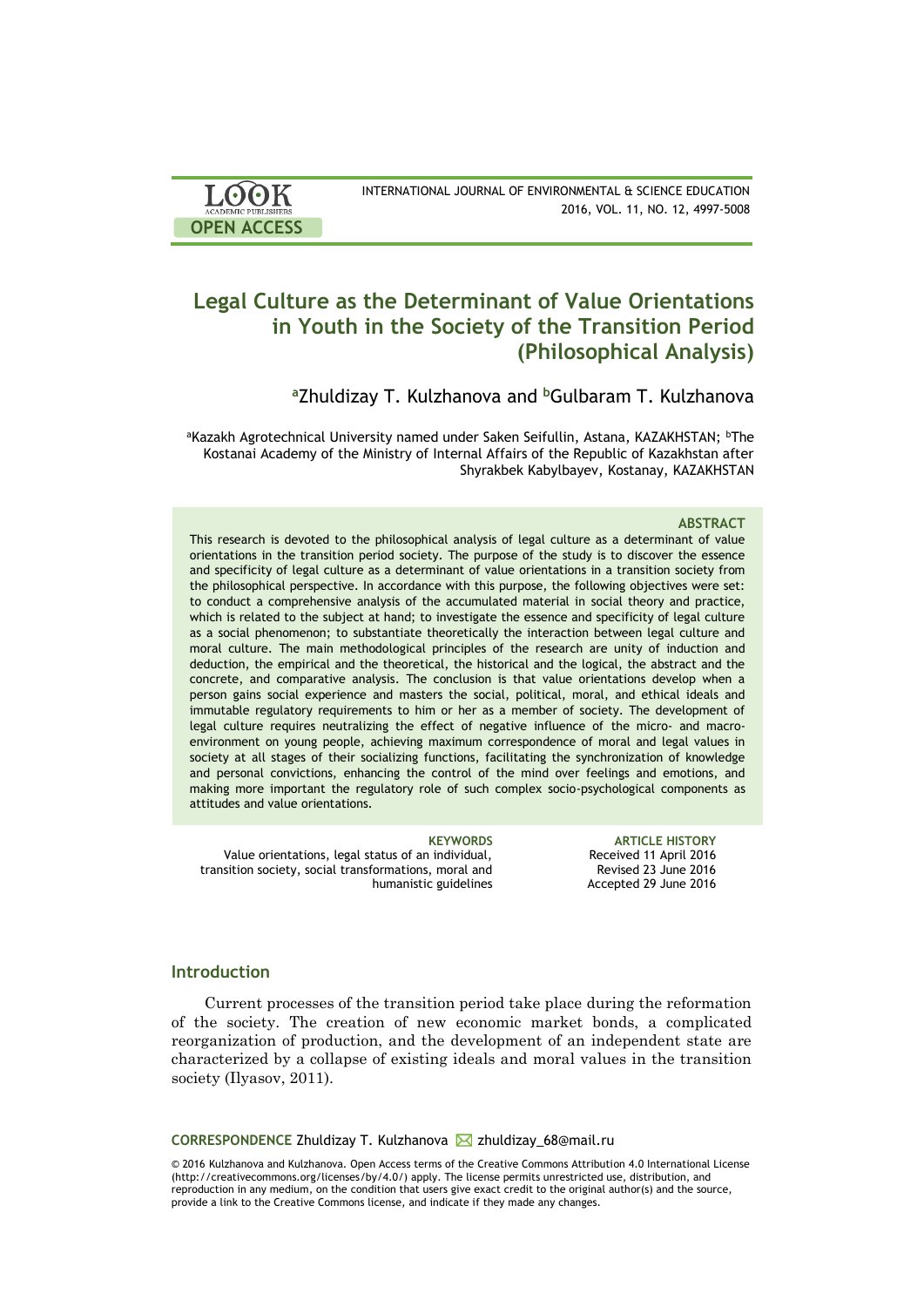The conditions of a post-totalitarian society that took the path of democratic development and declared its intention of building a legal state, require a thorough reconsideration of previous theoretical ideas of the social and legal status of a person and the balance of legal and moral culture (Alekseyev, 1994). This concerns not only the abandonment of ideology-driven and politicized conclusions regarding the formation, development, and functioning of a person's consciousness, which were forced upon the society for decades, but also the affirmation of truly scientific and realistic approaches to their interpretation.

The impact of the totalitarian heritage will be felt for a long time, but it is especially noticeable during the current transition period, when radical deformations in the moral and legal culture of most Kazakh young people become evident (Tolen, 2014). At present, a significant proneness of this part of society to immoral acts and delinquency is being found, along with an expanding conformism, and a wide gap between a person's knowledge level and convictions, social attitudes and value orientations. Moral and legal disorders in the society went so far and became so threatening that they turned into a bottleneck for economic, social, political, legal, and other transformations (Ilyinsky, 2011).

Under such circumstances, the role of law in the society, the role of legal means and mechanisms, and the role of the legal culture overall becomes especially important. It is a crucial factor and an integral part of a legal state. Without legal culture, actual freedom and security of a person and civic engagement, including in the economy, are impossible. The legal culture is a barrier against the self-will and subjectivism of persons, who control the mechanisms of power and management, production and distribution of material wealth. A legal state can be based only on a solid legal foundation that ensures the supremacy of law during the evaluation of people's actions, and universal law-abidingness. These are both features of a legal state and an indicator of the actual legal culture of the society (Novichenko, 2013).

## **Literature review**

The socialization of the young generation in the 1990s coincided with radical transformations of the previous socialistic system, which affected all essential elements of the latter (Altynbekov, 2015). One of the defining characteristics of the current public consciousness is the disappointment in politics and politicians, and the possibility of rapid democratic transformations. During the collapse of the previous way of life and the growth of distrust in authorities, the trends of a person's alienation from politics tend to increase (Chuprov, 1991). This also concerns young people. While acknowledging and generally supporting the need for changes, the young generation does not relate itself directly to a specific contribution to and active participation in such changes (Mustafaeva, 2014).

This is proven by the level of acknowledgement and acceptance of new ideas, values, and standards by young people. Practice shows that young people lived through the collapse of the previous ideology in a more balanced and calm fashion when compared to the older generation. It is no coincidence that the former include many active supporters of democratic transformations and the transition to the market economy (Absattarow, 2009). There is every reason to believe that the new type of person, which will dominate and develop in the future, is being formed in the youth environment. Young people are the social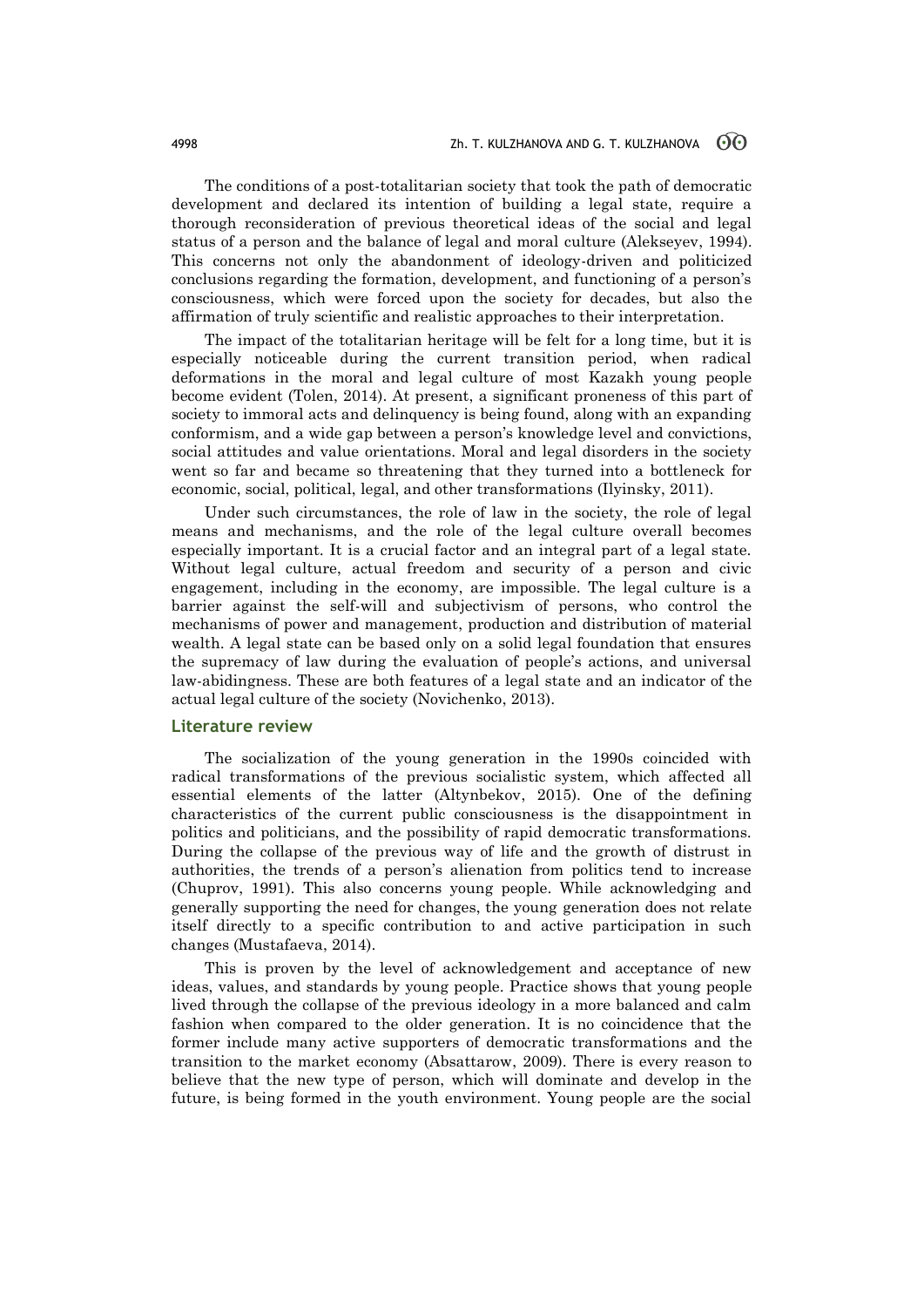### 60 INTERNATIONAL JOURNAL OF ENVIRONMENTAL & SCIENCE EDUCATION 4999

foundation of the new democratic society, the indicator that allows predicting, with a certain level of accuracy, the values of future life.

The relevance of developing the legal culture is especially distinguished in the policy documents regarding the development of independent Kazakhstan, promulgated on behalf of the people by the President of Kazakhstan. In his message to fellow citizens, President N. A. Nazarbayev noted that the assurance of Kazakhstan's development as a sovereign state is a top-priority long-term objective. In general, the development strategy of Kazakhstan up to 2030 is imbued with ideas of forming a legal state and a civil society. One of the effective factors in the conduction of reforms is the improvement of legal culture. Only the values of humanistic culture can inspire social optimism in the people's consciousness (Absattarow & Rau, 2012).

A direct relation exists between legal culture and the economic reform that is being conducted in the country. The presence of legal culture allows comprehending and implementing the following principle: people are free to do as they like unless expressly prohibited by law (Zhansulu, 2013). The development of legal culture is an important condition for the full realization of citizens' rights and freedoms and a necessary prerequisite for their performance of obligations in a holistic system of other means (socioeconomic, political, etc.) of reorganization of social relations (Universal human and national values change in the society, 1997).

All this predetermines the intensive scientific development of youth-related problems and the problems of importance of legal culture for the formation of value orientations, in particular. They are especially important for the comprehension and optimization of the course of political, legal, and spiritual transformations in the country (Asiya, 2014).

It is possible to indicate certain value orientations without attempting to strictly subordinate them. The contradiction between the pace of changes in the public life and the pace of changes in the types of social activities of various youth categories on the one hand, and between the critical assessment of the situation by young people and their relatively low level of public activity on the other hand (Arganovskaya, 1998).

Such a setting of the question implies a discussion of the presence and expansion of the creatively gifted youth's and young intellectuals' field of activity, which requires assessing the model of current socioeconomic reforms from the perspective of their conformity to the interests of young people (Bauyrzhanuly, 2015).

The specificity of the problem of forming value orientations consists in distinguishing the two aspects of this phenomenon: adaptation to the conditions of a market reform, and implementation of innovation (Uzakbayeva, 2015). This approach allows determining the principles of relations in the society and its integral part – the youth – during the building of a legal state in the Republic of Kazakhstan.

## *Aim of the Study*

The aim of the study is to investigate the philosophical aspects of the essence and specificity of legal culture as the determinant of value orientations in youth in a transition society.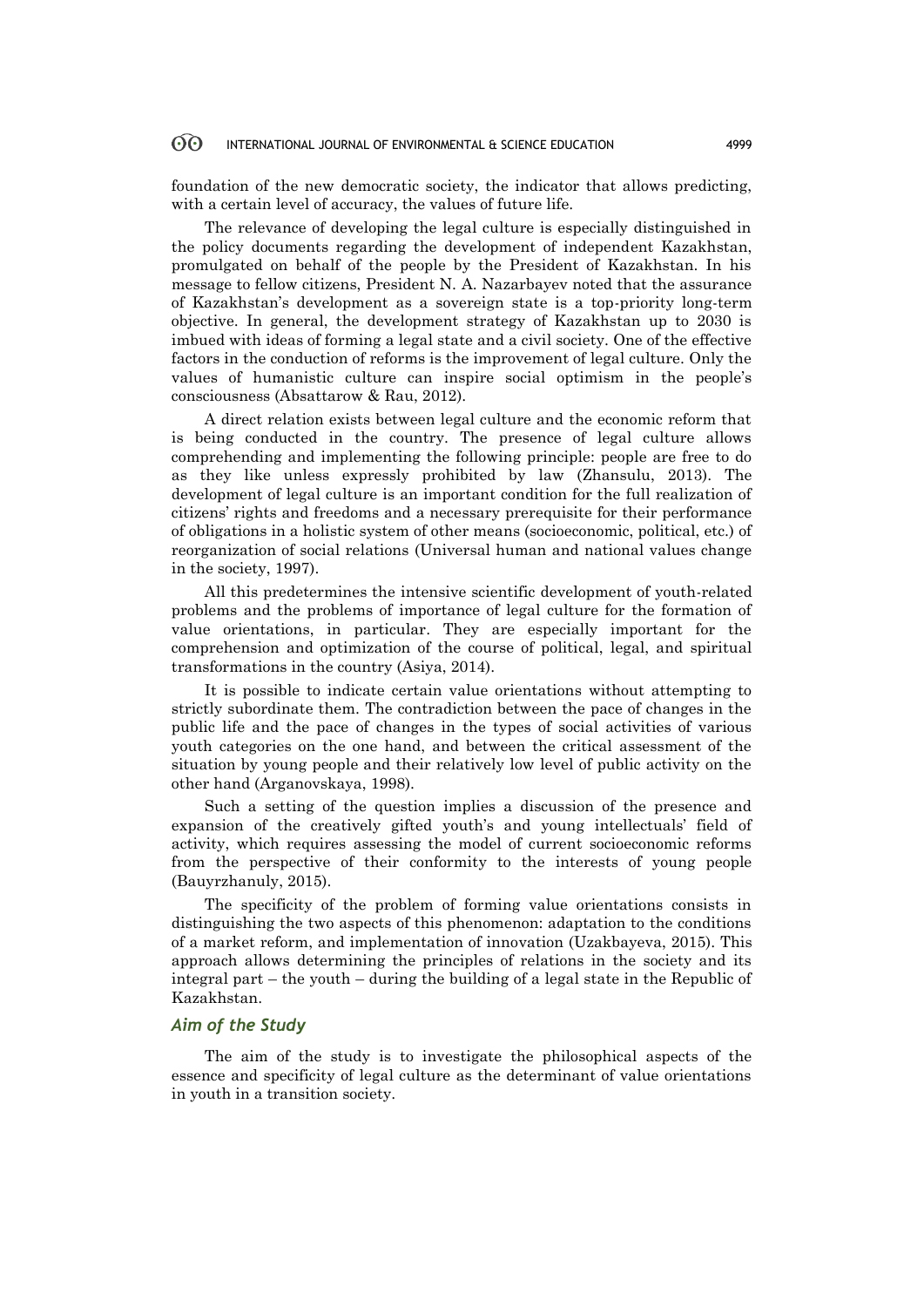## *Research questions*

What is the essence and specificity of legal culture?

How do moral and legal cultures interact?

## **Methods**

The theoretical framework of the study included the works of classical authors of world and Kazakh philosophy and legal theory. The methodological framework included policy documents on the development of independent Kazakhstan towards the building of a legal state and civil society, in which the legal culture factor plays an important role.

The main methodological principles of the research are unity of induction and deduction, the empirical and the theoretical, the historical and the logical, the abstract and the concrete, comparative analysis, etc.

## **Data, Analysis, and Results**

## *Modern concepts and paradigms of legal culture*

The essence and specificity of legal culture

The word "culture" derives from the Latin word "cultura", which originally meant the cultivation of soil. Afterwards, this term was transferred onto the human being and assumed the meaning of upbringing and education, i.e. the "cultivation of an individual". Over the course of history, this term underwent a complex evolution.

The modern dictionary of foreign words provides eight definitions of the term "culture". The following definitions should be emphasized: "a historically determined level of development of the society, creative powers and abilities of people, expressed in the types and forms of organization of human life and activities, in their relations, and in material and spiritual values, created by them", i.e. material and spiritual culture, in a narrower sense, the term relates to the spiritual life of people; "the characteristics of certain historical eras (for instance, ancient culture), peoples and nations (for instance, Russian culture); "the level of public, intellectual, and moral development, inherent in somebody" (Modern dictionary of foreign words, 1992). In its broadest meaning, culture includes education, material security, life, living conditions, etc., i.e. in essence, the way and conditions of life.

There is an increasing need for studying culture, based on a comprehensive (systems) approach, which includes the study of its relation to all aspects and processes of social life.

The concept of "legal culture of the society" is used in social and political sciences in various meanings due to both objective and subjective factors. Consequently, there are different interpretations of the "legal culture of the society" concept.

Legal culture, as a type of general culture, is of social nature, i.e. it is an integral part of social life and is inseparable from the individual as a social being. This culture helps to unite people, form bonding or other similar social qualities and traits. The factors of legal culture ensure solidarity in the society or social group. These qualities of legal culture are expressed through its main components.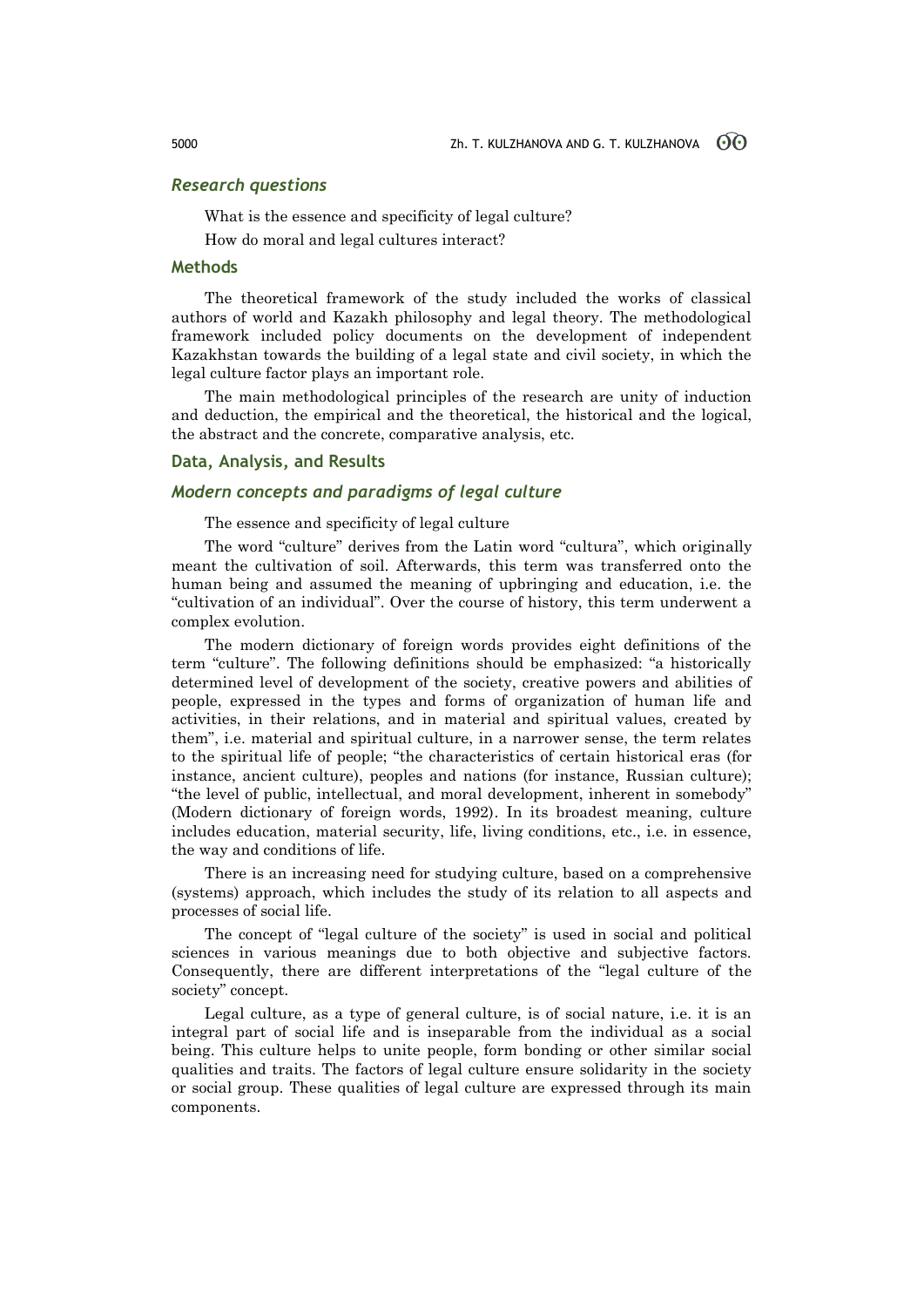### 60 INTERNATIONAL JOURNAL OF ENVIRONMENTAL & SCIENCE EDUCATION 5001

The functioning of legal culture ultimately is determined by the system of economic relations. However, this familiar connection is mediated by the system of social-class and legal relations, which directly determine the nature of this culture. For instance, the functions of legal culture are the main manifestations of legal culture, which show and characterize the level and effectiveness of the state's legal life, the level of development and value orientation of legal system elements.

All knowledge, skills, and experience should serve the future generations. The system of knowledge transfer is a crucial aspect of culture and, of course, legal experience with all its pros and cons. The goal of every generation is to enrich this knowledge in the social sphere and professional activity, which affects the system of public relations in the society.

Philosophic works note that the "correlation between society and culture is a correlation between the whole and a part, between a whole and its quality" (Spiritual life of society, 1980). Therefore, the legal subsystem of society – a legal superstructure and legal culture – relate to each other as the whole and its quality. This means that legal culture characterizes the qualitative state of the legal superstructure, which is expressed by the level of development of both the legal reality and its individual components. Legal culture is not a part or area of the legal superstructure, but, as a qualitative characteristic, is inherent in all fields of society's legal life, concerns all these fields, and is an environment (for instance, an environment of law-abidingness, legal freedom, social justice, and respect for law) of life in this society. The level of development of legal consciousness in general and its individual elements (knowledge of law, legal attitude) is determined by means of assessment with regard to the socially required target state of these components and their development. This assessment is also used for all other elements of the society's legal life and legal activity in general, the level whereof is an actual subsystem of legal culture, where each element of this actual state corresponds, to a greater or lesser extent, to the required level of development, i.e. the element of the target state of legal culture (Universal human and national values change in the society, 1997).

It is worth noting that the legal culture of society is a qualitative state of the society's legal life, which is determined by the socioeconomic and political structure of society, and is expressed in the achieved level of development in legal activity, legal consciousness, and the legal development of an individual in general. At the same time, it characterizes the level of state-guaranteed freedom of personal conduct in conjunction with his or her responsibility before the society.

## *Interaction between legal and moral culture*

The formation of a legal state is related, firstly, to the elevation of the law's authority and its strict abidance, which does not imply a simple improvement of the old state model by enhancing law supremacy. This model and its subsequent practice was adapted primarily to the administrative command system and aimed at a law-abiding citizen. It did not take into consideration the citizen's legal initiative and active impact on social processes.

In its genuine sense, the legal state is a higher level of organization and functioning of state authorities, which prioritizes universal human values, while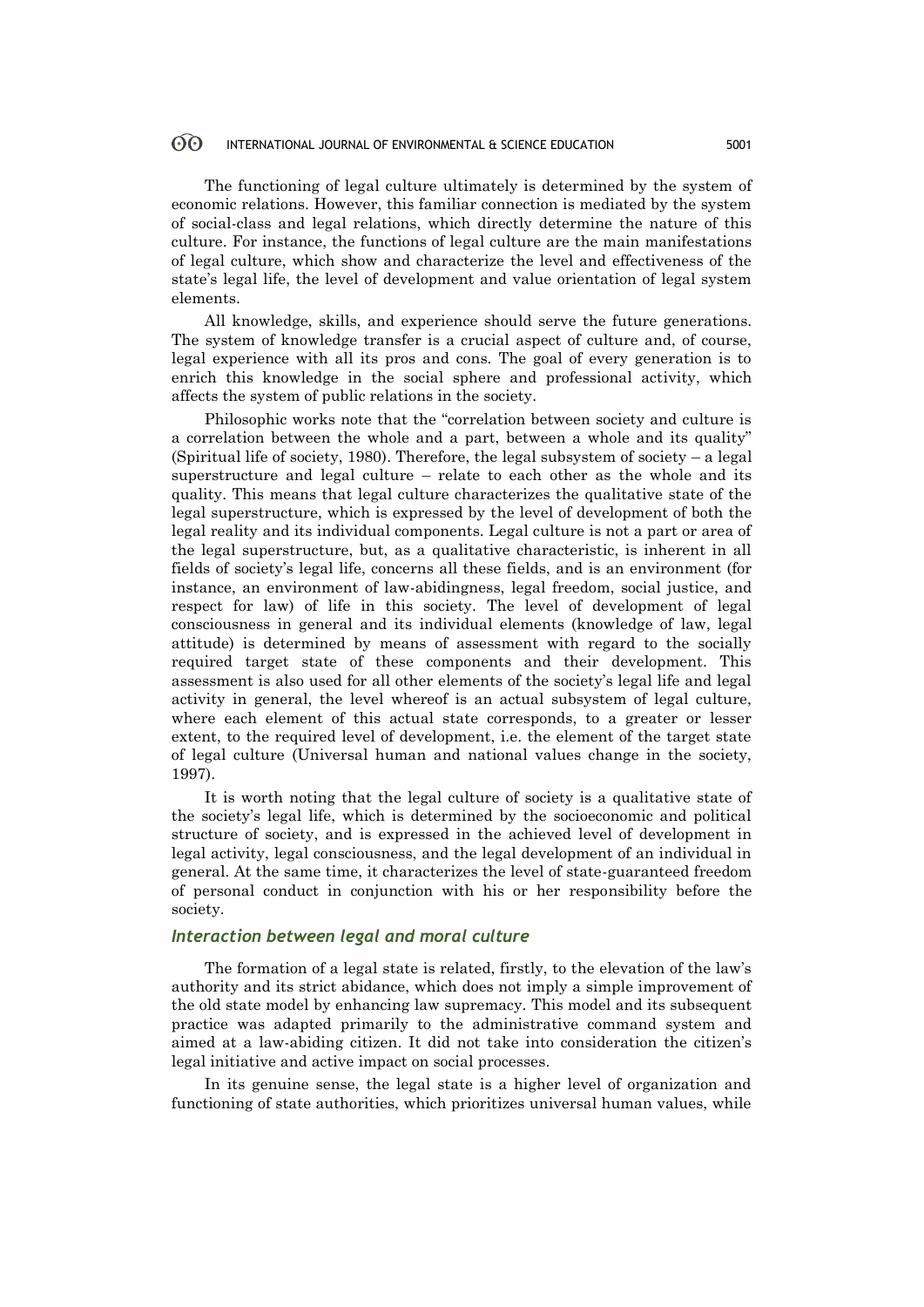not only is the entire legislative activity confined to strict statutory boundaries, but also, most importantly, the person becomes the main object of all legal transformations and governmental care.

V.N. Kudryavtsev (1978) considers law enforcement a complex process that includes the following links: conveyance of the content of the legal act (law, decree, rule, etc.) to citizens, officials of governmental institutions, and public organizations; their decision making, based on this act; implementation of made decisions; monitoring of their implementation. The optimal functioning of each link requires a high level of legal culture, which often does not correspond to basic requirements, for example, the knowledge of law. V.N. Kudryavtsev notes that a significant drawback in the execution of laws in effect is the flawed practice of informing citizens and officials of the content of laws.

A legal state is possible only when it has good legal culture, since another equally important function of law, besides regulation of human relations in various fields, consists in the legal mediation of the state's governmental authorities. In a sovereign state, power is always concentrated in the hands of certain people, vested with power granted by the will of the people, although this power often becomes unlimited. Hence, if the governmental activity is subject to law, the law itself should have good culture. Both fair distribution of power and fair performance of their functions by the authorities for the greater good of all people and each individual will depend on the level of legal culture and its civilization.

It is worth dwelling on the question that arose in the times of Hegel. It concerns the differentiation between morality and ethics. Its solution may be based O.G. Drobnivsky's (1977) idea of relation between the two most important functions of morality: behavior regulation and worldview orientation. "Since the second function is a development of the first one, the question in hand probably concerns not just the differentiation between the two spheres of morality, but also the discovery within morality, as in a disjointed wholeness, of various levels and forms, regulations and ideas". In accordance with this reasoning, an idea of a three-component structure of morality emerged and came into general use in modern ethics.

The philosophical problem of interaction between moral and legal education in the society was analyzed by G.A. Golubeva (1989). Golubeva investigated the interaction of moral and legal education as a dialectically contradictive unity, as a process that is determined by multilateral impacts of a number of objective and subjective factors, as a unity of interconnection, interpenetration, interdependence on the one hand, and mutual repulsion, delimitation, and divergence on the other hand. This approach is methodologically acceptable, since, indeed, alongside the common objectives of law and morality, their contradictive unity is expressed in interaction.

Thus, the focus on moral values during the solution of social problems, inherent in a transition society, will facilitate the most effective performance of regulative functions by the law.

Legal consciousness in Kazakhstan is a set of opinions and ideas that express the attitude of the people, social groups, and classes to law, lawfulness, justice, and their ideas of what is and what is not lawful. The legal consciousness of the Kazakh people includes the knowledge of the laws in effect, their basic principles and demands, but it is not limited to just that. Evaluation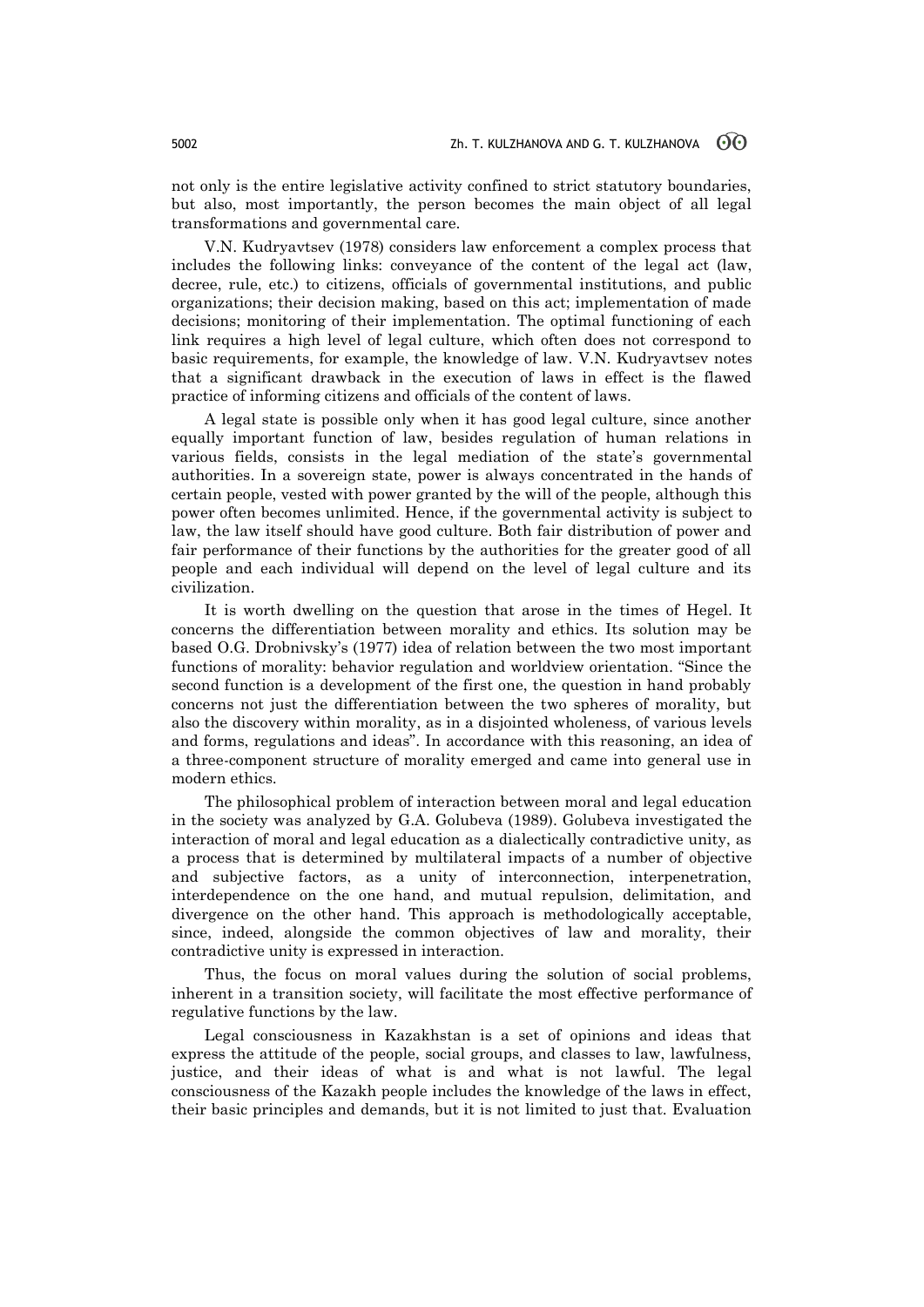and behavioral attitude is also important for their legal consciousness (Mustafaeva, 2014).

## *Sociocultural foundations of value orientations in young people during the transition period*

## The theory of value orientations

The collapse of the axiological foundation inevitably leads to a crisis (this concerns both the person and the society in general), the solution of which is only possible through the acquisition of new values. This obviously concerns the current situation in the Kazakh society, which is divided into groups, and deprived of a single uniting fundament. This division is a direct result of the axiological crisis, which developed after the collapse of the totalitarian ideology that assumed the presence of a uniform system of values for the entire population and successfully formed these values via the country-wide system of ideological education and propaganda.

Axiology was one of the ideological foundations (alongside psychology, cultural theory, pedagogy, and hygiene) for the educational theory and practice. The Marxist theory of "formation of an integral, all-round, and harmonious person" included axiological ideas of the model person and society. However, the practical educational program that was based on it remained only in the form of instructions for governmental institutions and party leaders, who mostly worked towards opportunistic political and ideological goals. This is why the general theory of values did not find its "niche" in school pedagogy. The dominating opinion was that values are objects, phenomena, and their properties, which satisfy human needs. However, a value is not a thing or phenomenon in and of itself, without relation to the person. Values are objects, directed at the person. In this sense, a value is not the object itself (tangible or intangible, natural or artificial, real or imaginary), a value is the object in its relation to the person, from the perspective of its importance to the person. Therefore, some scientists claim that a value is characterized by a known dialectic duality: it is an object – subject, the resultant of the object and the subject.

This is why a value should not be mixed and equated to evaluation – another axiological term. A value is objective, while an evaluation is a subjective act of the human consciousness, a subjective reflection of an objective value.

With the first approach, the understanding of the concept of "good" is considered the most adequate expression of the human nature, which is assumed to be primordial and unchanged in terms of its main characteristics. In this case, true good is understood as the correspondence to the nature human needs and the guarantee of their fullest satisfaction.

The second approach also considers human nature, but proceeds from the acknowledgement of its establishment, change, and high-to-low movement in both the development of society and the life of an individual. This approach allows actions on the part of a public subject that are aimed at abandoning certain qualities of primary nature (for instance, elementary desires) to acquire other, higher ones. The latter can be assumed either absent from primary human nature altogether or presented therein in the form of certain prerequisites.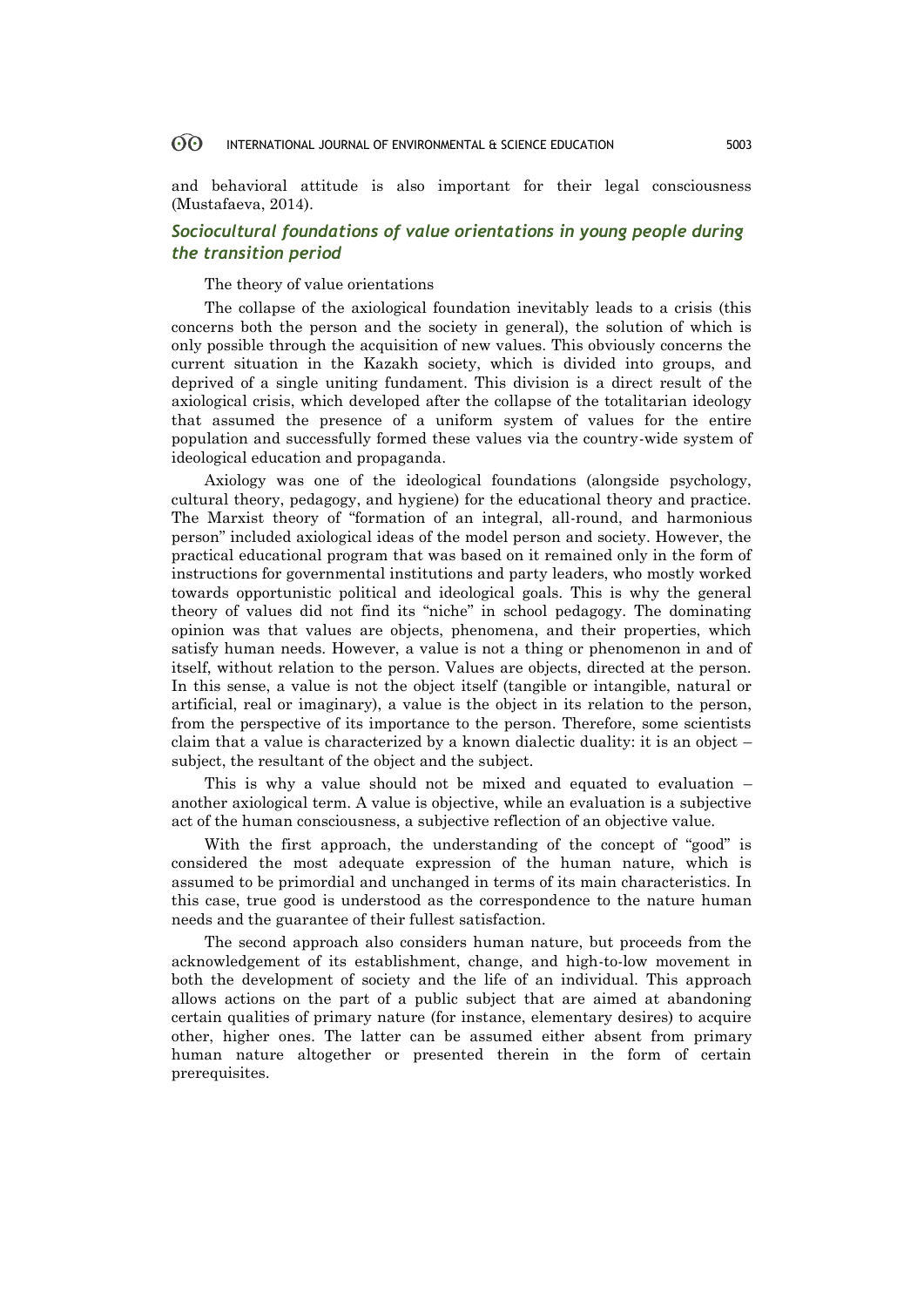Thus, it is possible to say that the conception of true good and ways of life that are capable of bringing true happiness are forced upon the person, to a certain extent, by the values of the society's culture. However, this does not imply historical determinism and complete subjection of the individual to society. Certain ways of achieving happiness become more effective in certain historical conditions. However, they also correspond to the subjective intensions of the individual him- or herself and his or her aspiration for a more comprehensive feeling of life.

The youth environment is most susceptible to the transformation of social standards and traditions, since, due to the specificity of its age and attitude to life, it is quicker to adopt new values and more than other groups requires sociocultural identity and the "embeddedness" of a person in a certain cultural space (Novichenko, 2013).

Initially, youth is just a potential that is ready for any undertaking, which is why "it will contribute to the life of society in the scope and nature of the spiritual potential – the system of ideas, values, knowledge, and moral qualities – that is imbued in it by society" (Ilyinsky, 2011).

The variety of values determines necessitates their classification and division into groups. Values are divided into life values and cultural values. The difference between life and culture is obvious. Life is given to a person by nature, while culture is created by people. Life is a real foundation of culture, while the latter is created by living people. Life, health, happiness, communication with one's fellow humans – all this is a holistic and special group of values that are not limited to cultural values.

Cultural values are further divided into material and spiritual ones. The meaning of this division is that material culture is aimed at satisfying the bodily human needs, while spiritual culture is aimed at satisfying spiritual needs.

The division of values into material, sociopolitical, and spiritual ones, based on the respective division of the main fields of human activities, is not exclusive of the division of values into existential, target, and regulative.

Existential values also include the phenomena of social life and culture that have already been implemented and achieved. Existential values exist not only in the sphere of material life, but in all fields of human life and activity. They include all sociopolitical and spiritual values in those forms, levels and manifestations that were actually implemented.

Thus, value orientations are a product of a person's socialization, understanding of social ideals, evaluations, and immutable regulative requirements. Value orientations are predetermined internally; they form on the basis of the correlation between the personal experience and cultural models that exist in a society, express one's ideas of what is due, and characterize life claims and prestigious preferences. Value orientations are one of the most stable characteristics of a person in society.

## *The dynamic of value orientations of young people in a transition society*

The discovery of motivations, with a view to determining the motto and goals of life, is different for western and soviet youth. Motivation of activity for most young people in western countries was affected by the main determining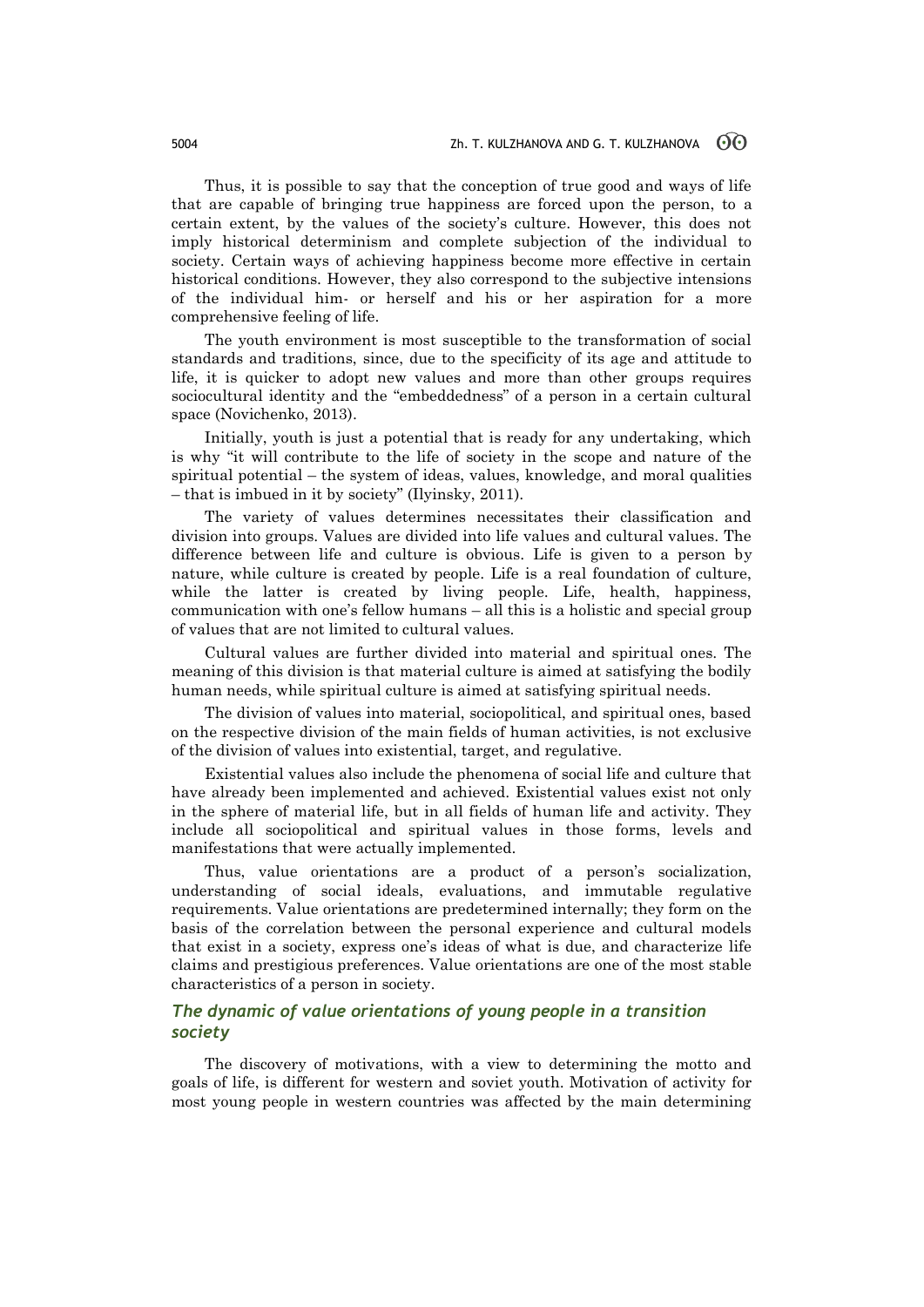### **ගි** INTERNATIONAL JOURNAL OF ENVIRONMENTAL & SCIENCE EDUCATION 5005

stimulus – personal success – and aimed at solving the issues of personal wellbeing. For western youth, the mottos that show their true aspiration are "Family and lots of money". "Peace, job, and enough money" was the motto of soviet youth, which showed its actual aspiration. Young people were primarily interested in the possibility of living in peace and working, and only then of earning money.

Nowadays, the younger generation of Kazakhstan does not believe in returning to the old ways. This concerns the ones who already "tasted" independent life and acquired certain experience of real transformations. Some young people are pessimistic regarding the prospects of social development; they believe that the prevailing model will be the one with the worst features of both socialist and capitalist societies; at present, is seems they are correct. The only advantage that was obtained from market relations was an abundance of goods at high prices, accompanied by unemployment and inflation; the remnants of socialism were bad service quality, poor discipline, and irresponsibility, while many social achievements were lost.

The current ideological position of the Kazakh youth is shown by the sociological survey, which offered a choice of various models of social development: a capitalist society, a socialist society of a previous type, a democratic society of humanistic socialism, and the combination of the best features of capitalism and the best features of socialism.

The survey results showed the following: the ideological positions of young people are mostly aimed at capitalism. The lowest level of orientation "at socialism" was found in the youngest group of respondents – schoolchildren and students of colleges and higher educational institutions. This is probably due to the targeted criticism of the country's past in educational institutions; however, a certain part renounces the capitalist society. Most people prefer capitalism to socialism. However, a part of Kazakh young people believes that it is necessary to build a socialist society; this is caused by the social experience of people who took the heaviest blow from unemployment and living disorders. They are not confident that they will have a place to live in, they face many problems related to creating a family, childbirth, and career advancement. Most young people in Kazakhstan would like to build a society that would combine the best features of both systems. Thus, most respondents showed distinct proneness to an integrative society, which is currently presented as a socially-oriented market state.

The levelling of traditional values, related to morality or politics, leads to an establishment of vital and consumer values, which are non-ethical and nonhistorical, and, thus, less susceptible to transformations. Deviant behavior and amorality are "tolerated", public and patriotic guidelines usually become distinctly utilitarian. Nowadays, the role of spiritual and moral factors is significantly inferior to the pursuance of material wealth and comfort, while economic and pragmatic determination brings to life the simplest values, related to the consumption of material goods (Bayeva, 2013).

The current situation is characterized by the fact that society faces an alternative path of further development. While accepting, in general, the ideas of social reformation, the young generation has not yet determined its specific place in these reforms, and has not found concrete forms of participation. Only a small part of young people identify as active participants of reforms. Most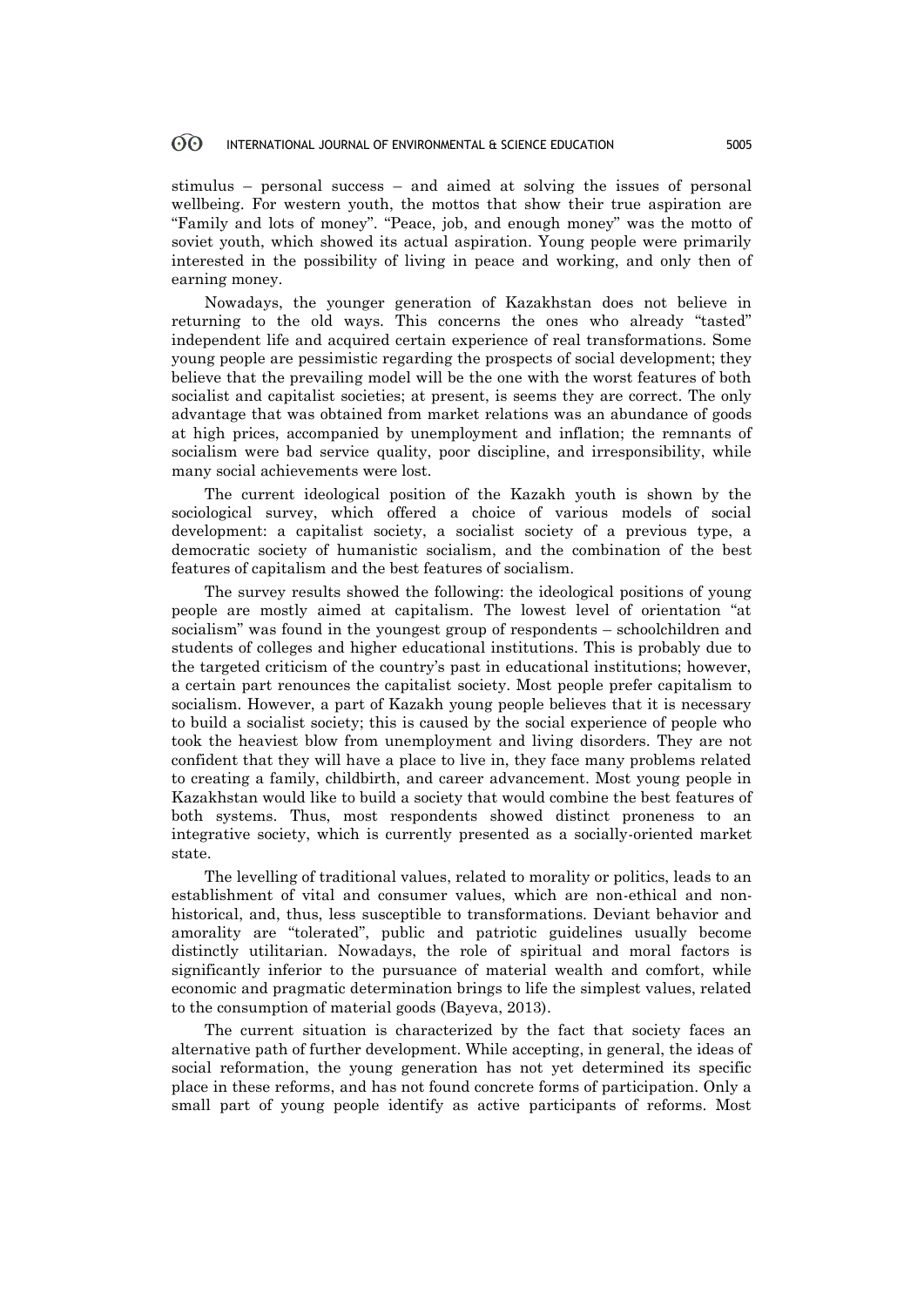assume a wait-and-see and indifferent stance in the struggle of political powers for winning over young people (Chuprov, 1991).

In its search for moral guidelines, the youth considers humanistic and lifemeaning attitudes ("health", "happiness", "love", "family", "friends", "interesting job") the dominants of value consciousness. Most young people nowadays are committed to such principles as nonviolence. This is a "revolution of consciousness", a path of peaceful overthrow of previous stereotypes, the path of conviction by the example of implementation of a new way of life and new relations, rather than a path of compulsion.

Thus, new conditions form new value orientations in youth, which are typical of a transition society. Changes occur in the balance between different factors that determine the content and mechanism of youth's inclusion in the society. The investigation of the dynamic of value orientations is based on sociological studies, conducted in different years.

## **Discussion and Conclusion**

Ye.A. Karpishena (2013) argues that value orientations form when a person gains social experience, learns public, political, moral, and ethical ideals and immutable demands to him as a member of society. In other words, value orientations are a product of a personal socialization. However,Ye.A. Karpishena does not go farther that this interpretation and does not explain the direction in which value orientations have developed or will develop. Therefore, it is necessary to consider that in soviet times, people were guided by ideals of collectivist forms of activity, by unconditional acceptance of political attitudes, etc., while in current conditions of establishing market relations and social democratization, people try and rely on their own forces in the context of growing disbelief in the positive role and activity of political authorities. Transition periods of social development are notable for an increasing number of marginal strata, the consciousness whereof is characterized by axiological devaluation, and social communities with radically different interests. While motives determine the involvement of a person in a certain activity, value orientations determine the direction of activity, its goals and main means of their achievement.

New conditions form a new type of young people with different value orientations. Changes occur in the balance between different factors that determine the content and mechanism of youth's inclusion in the society. The scope and intensity of the influence of institutional determinants reduces, while the importance of the personal factor increases.

As for the effect of legal culture on the formation of value orientations in Kazakh young people in new conditions, this subject is far from closed. The investigation of its boundaries requires further research.

A forced transition to the market economy during the pervasive crisis of the Kazakh society requires constant scientific analysis of the youth's adaptation to these processes.

## **Implications and Recommendations**

The solution to the severe crisis that faces the Kazakh society implies the development of a new scientifically grounded strategy and tactics of actions, aimed at creating conditions for a natural and free development of youth, and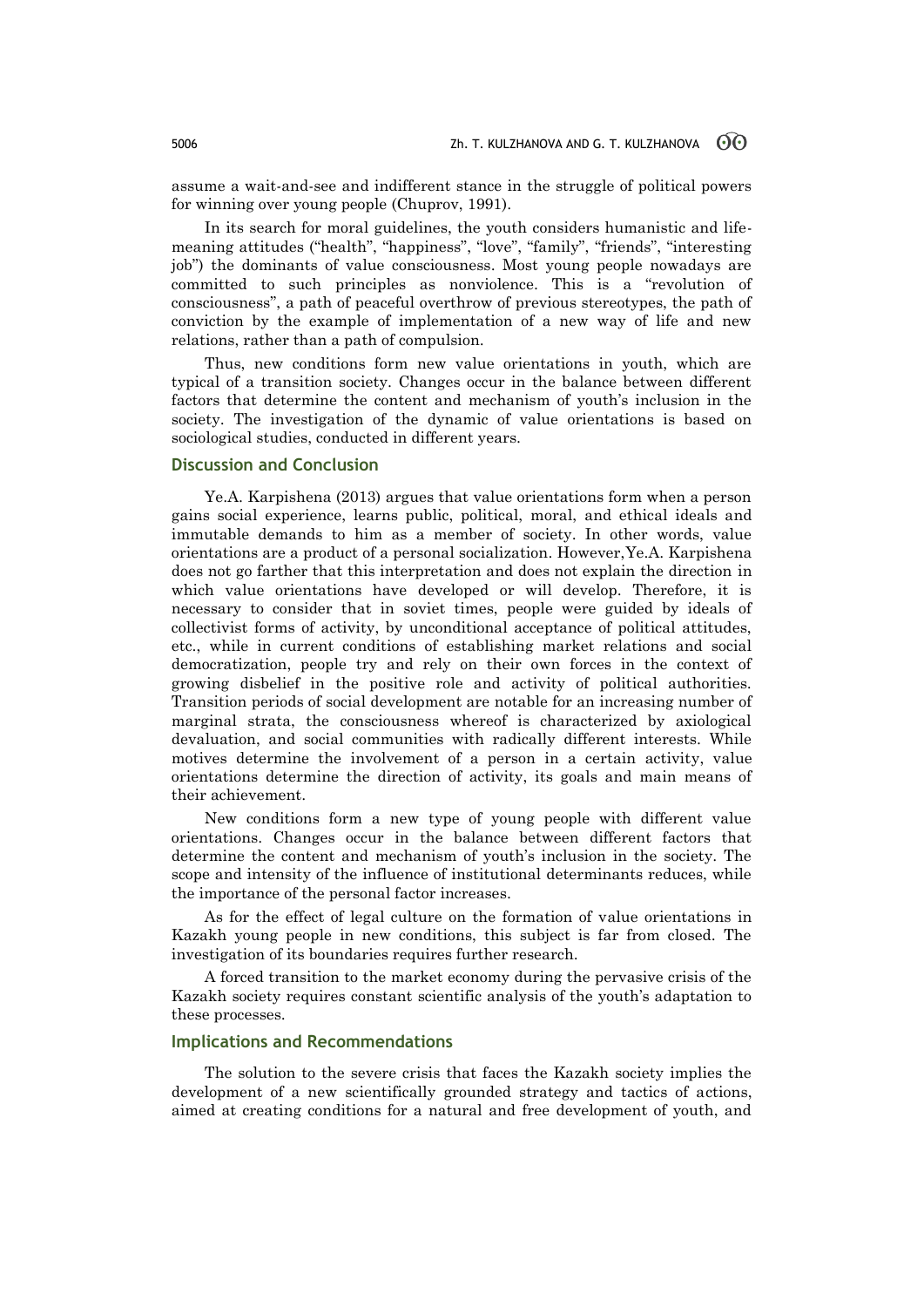#### 60 INTERNATIONAL JOURNAL OF ENVIRONMENTAL & SCIENCE EDUCATION 5007

the satisfaction of its vital interests and needs. It is necessary to facilitate the recovery of its moral and legal consciousness, the freedom of the latter from deformations and distortions, which inevitably emerge in the turning period of social development. It is equally important to instill in youth the sense of civic consciousness and irreconcilability to violations. This is related to the development of legal culture, which should facilitate the formation and correct choice of value orientations by youth during the transition period and the formation of a legal state.

First of all, it is necessary, when possible, to neutralize the influence of micro- and macro-environment factors on youth. It is also necessary to achieve the maximum correlation of moral and legal values of society at all stages of performance of their socializing functions, to help synchronize a person's knowledge and convictions, to enhance the control of the mind over feelings and emotions, and to increase the role of such complex social and psychological components as attitudes and value orientations. It is equally important to search for the best influence of moral and legal beginnings on the development of a person's social activity, in the motivation of both legal and moral behavior.

## **Disclosure statement**

No potential conflict of interest was reported by the authors.

### **Notes on contributors**

**Zhuldizay T. Kulzhanova** is PhD in Philosophy, Senior Lecturer, Philosophy department, aKazakh Agrotechnical University named under Saken Seifullin, Astana, Kazakhstan.

**Gulbaram T. Kulzhanova** is a PhD in Philosophy, Head of the Faculty of full-time study, Social and Humanities department, bThe Kostanai Academy of the Ministry of Internal Affairs of the Republic of Kazakhstan after Shyrakbek Kabylbayev, Kostanay, Kazakhstan.

## **References**

- Absattarow, G. R. (2009). Legal consciousness in the state policy system of Kazakhstan. *Bulletin of the Kazakh National Pedagogical University named after Abai. Sociological and political sciences, 1*, 50-51.
- Absattarow, R., Rau, J. (2012). *Sozialphilosophische, politische und rechtliche Aspekte der Modernisierung Kasachstancs*. Berlin: Verlag Dr.Köster, 253 p.
- Alekseyev, S. S. (1994). *Theory of law.* Moscow: Vek, 354 p.
- Altynbekov, A. B. (2015). Youth's Work Values: Sociological Analysis of the Structure and Content. *Asian Social Science, 11(14),* 45-55.
- Arganovskaya, Ye. V. (1988). Legal culture and personal rights protection. Moscow: Legal Literature, 264 p.
- Asiya, K. (2014). Globalization and cultural attitudes of youth in Kazakhstan. *Global Journal of Sociology, 4(2),* 44-48.
- Bauyrzhanuly, A. A. (2015). Influence of Work Values on Almaty (Kazakhstan) Youth's Work Style and Work Strategies. *Review of European Studies. 7(6),* 152.
- Bayeva, L. V. (2013). *Values of "changing times" youth: Russian perspective.* Direct access: http://www.socioloskaluca.ac.me/PDF8/baeva2.pdf.

Chuprov, V. I. (1991). The concept of youth policy: the search for cooperation, society, and youth. *Sociopolitical sciences, 3,* 34-35.

Drobnivsky, O. G. (1977). *Morality problems*. Moscow: Nauka, 279 p.

Golubeva, G. A. (1989). *Interaction between moral and legal education in a socialist society.* Moscow: Mysl', 376 p.